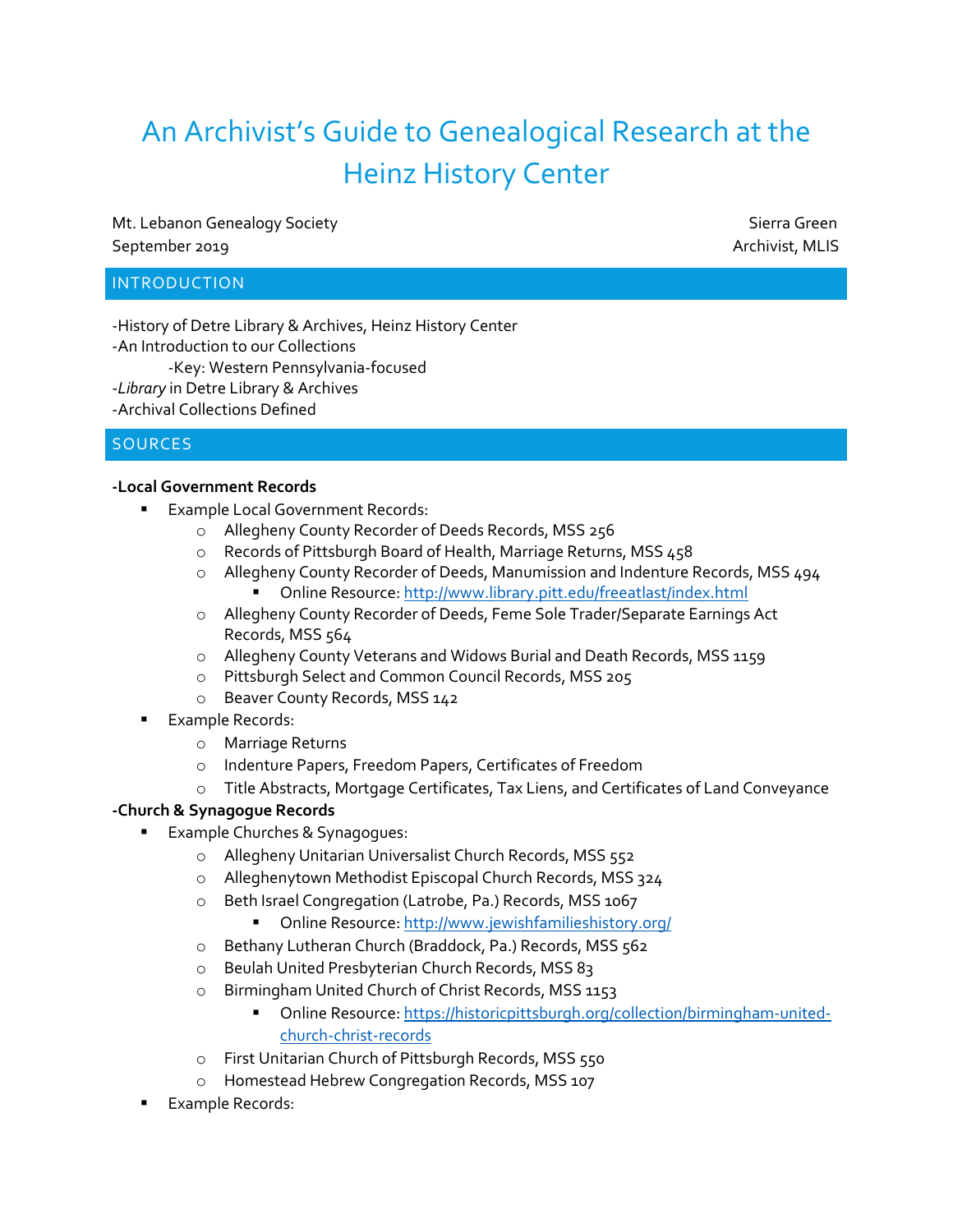- o Rites of Passage Records
- o Burial Records
- o Meeting Minutes
- o Correspondence
- o Photographs
- o Financial Records

## **-Beneficial & Civic Organization Records**

- Example Organizations:
	- o Ancient Order of the Hibernians, Allegheny County Board Records, MSS 391
	- o Ancient Order of the Hibernians, Homestead Chapter Records, MSS 351
	- o Aurora Reading Club Records, MSS 378
	- o Ateleta Beneficial Society Records, MSS 354
	- o Beaver Valley United Jewish Community Records, MSS 447
	- o Beneficial Society of North Italy Records, MSS 356
	- o Irene Kaufmann Settlement House Records, MSS 78
	- o Pittsburgh Foundrymen's Association Records, MSS 76
- **Example Records:** 
	- o Correspondence
	- o Meeting Minutes
	- o Individual Membership Applications
	- o Internal Newsletters
	- o Death Benefit Applications
	- o Photographs

## -**Funeral Home Records**

- Example Funeral Homes:
	- o H. Samson, Inc. Records, MSS 260
	- o Newcomer Funeral Parlor Records, MSS 363
	- o T. B. Moreland Company Funeral Home Scrapbooks, MSS 687
	- o Pappert Funeral Home Records, 2017.0040
- Example Records:
	- o Funeral transfer files
	- o Order books
	- o Burial records

## -**Records of Genealogists Past**

- Example Genealogists Past:
	- o Eunice E. Elliott Genealogical Papers, MSS 761
	- o Josiah V. Thompson Papers, MSS 201
- Example Records:
	- o Genealogical diaries
	- o Original family photographs and documents
	- o Genealogical research files

## **- Business & Industry Records**

- Example Businesses and Industries:
	- o Example Businesses and Industries:
		- ALCOA Records, MSS 282
		- Carnegie Steel Company Records, MSS 315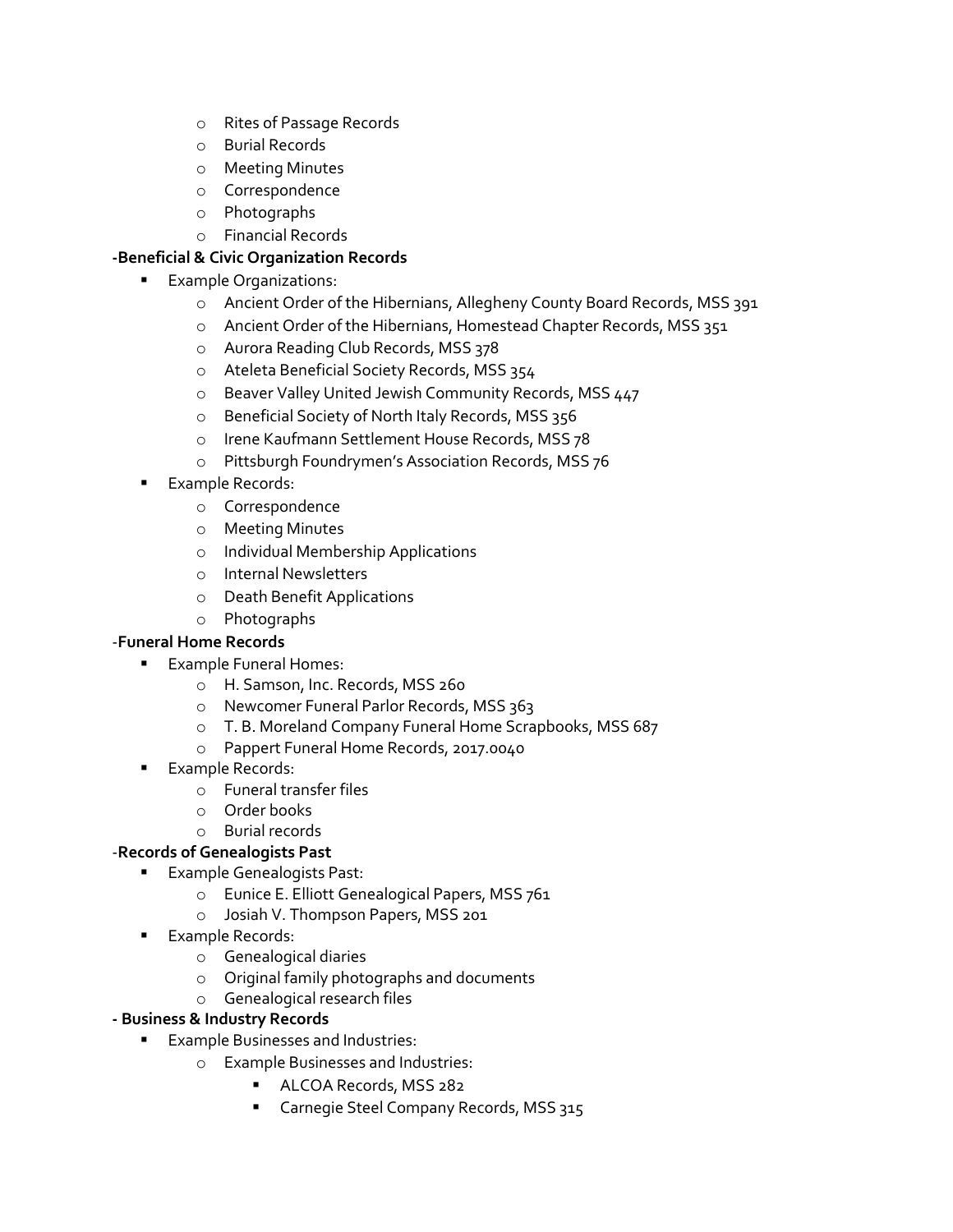- H. J. Heinz Company Records, MSS 57
- Kaufmann's Department Store Records, MSS 391
- Jones & Laughlin Steel Corporation Records
- Joseph Horne Company Records, MSS 398
- PPG Industries Records, MSS 667
- Westinghouse Electric & Westinghouse Airbrake (limited) Corporation Records, MSS 424, MSS 920
- United States Steel Corporation, Duquesne Steel Works & Homestead Steel Works, MSS 42, MSS 418
- o Example Records:
	- Individual employee files
	- **·** Internal newsletters & publications
	- Photographs
	- Production records
	- **•** Training materials

## **-Other Assorted Resources:**

- Archives:
	- o Family Papers
	- o Employee Newsletters
		- Industrial:
			- *Men and Steel* (1947-1952)
			- *Westinghouse News* (1914-1917, 1919-1927)
			- *WABCO News* (1924, 1927)
			- *ALCOA News* (1930-1983)
			- *ALCOA Aluminum* (1934-1980)
			- *PPG Live Shots* (1918-1929, 1938-1940)
			- *Dravo News* (1978-1987)
			- *Dravo Review* (1948-1974)
			- *Dravo Slant* (1943-1944)
			- *Pickles*(1897-1904)
			- *The 57* (1905-1908)
			- *57 News* (1918-1970)
			- *Snap Shots* (1934-1962)
			- *Spotlight* (1948-1965)
			- *News Beat* (1971-1980)
			- *Orange Disk* (1959-1983)
			- *Gulf Oilmaniac* (1978-1980, 1982, 1984)
			- *Copperwelder* (1947-1977)
			- *J&L Steel EmployeesJournal* (1935-1937)
		- Department Stores:
			- *Storagram* (Kaufmann's) (1920-1922, 1924-1929, 1935, 1937-2002)
			- *Horne-Pipe* (1919-1993)
			- *Gimbelite* (1958, 1960-1963, 1965-1968, 1972, 1974)